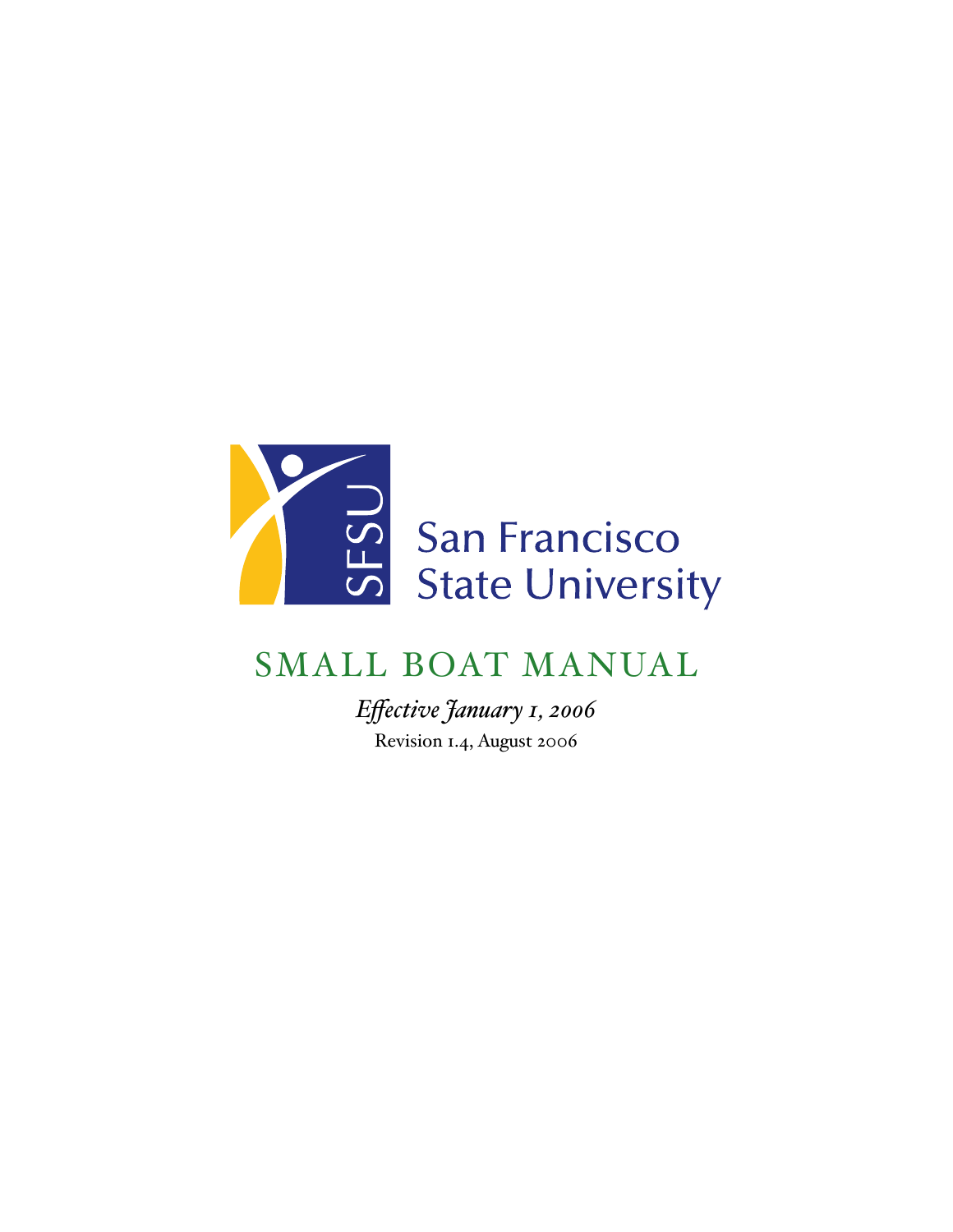# **Table of Contents**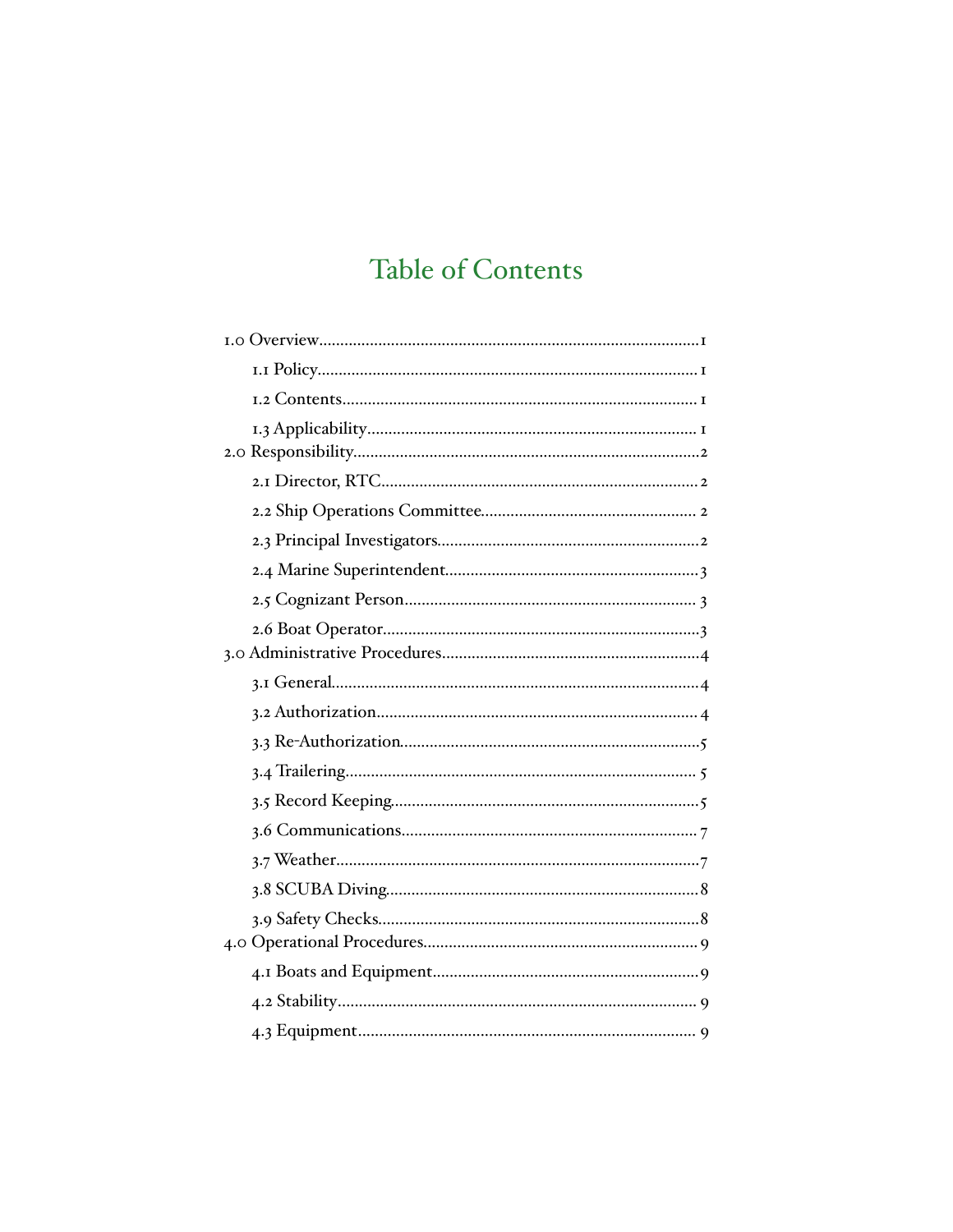## <span id="page-2-0"></span>1.0 Overview

### <span id="page-2-1"></span>1 . 1 P O L I C Y

The policy of the San Francisco State University (SFSU) and Romberg Tiburon Center for Environmental Studies (RTC) Small Boat Program is to assure that all boats utilized for University educational, research and outreach activities are appropriately outfitted, reliable, safely operated and cost effective. The use of boats is essential to the teaching, outreach and research missions of SFSU. Therefore, every effort will be made to promote the availability of small boats and the instruction and guidance for safe operation of small boats.

#### <span id="page-2-2"></span>1 . 2 C O N T E N T S

The Small Boat Manual contains policy and procedures for all boating operations. The SFSU Small Boat Manual includes four sections and appendices:

- 1. Overview defines the policy and applicability of the SFSU Small Boat Program;
- 2. Responsibility defines the roles of the Director, Principal Investigator, marine Superintendent, Cognizant Person and Operator in administrating and performing the regulations of this manual;
- 3. Administrative Procedures defines general procedures for conducting the SFSU Small Boat Program.
- 4. Operational Procedures defines general guidelines for boats, stability and equipment;
- 5. Appendices Vessels for use by authorized SFSU small boat operators, required safety equipment, approved training courses and record forms.

#### <span id="page-2-3"></span>1 . 3 A P P L I C A B I L I T Y

This policy is applicable to any SFSU educational, research or outreach activity regardless of location or source of funding. It applies to all vessels whenever SFSU personnel are using a vessel under SFSU auspices, whether or not the institution owns the vessel.

Each faculty member, staff member or student involved in the use of boats for instructional, research or outreach programs of the University, is directly responsible for the safe and legal use of boats. Vessels used under SFSU auspices fall into four categories:

1. Boats at SFSU or RTC, available to multiple users;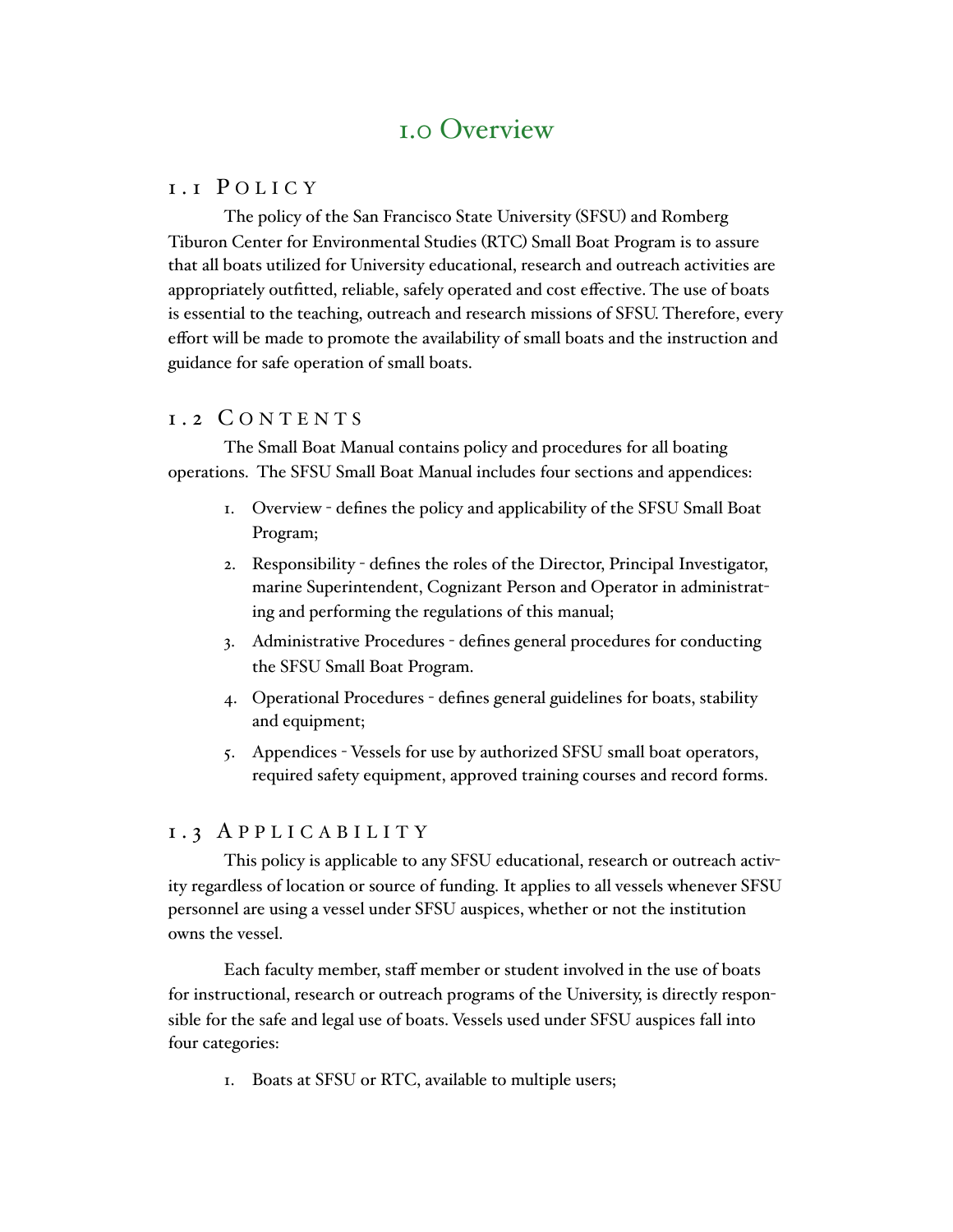- 2. Boats owned and/or operated by individual departments or programs for their exclusive use;
- 3. Fully insured privately owned boats used for SFSU education, research or outreach activities;
- 4. Boats charted by SFSU faculty, staff or students.

## <span id="page-3-0"></span>2.0 Responsibility

#### <span id="page-3-1"></span>2 . 1 D I R E C T O R , R T C

The Director of the Romberg Tiburon Center for Environmental Studies has the ultimate authority for the SFSU Small Boat Program and its related activities. The Director is responsible for administration of the SFSU Small Boat Program and for approving changes to this manual.

### <span id="page-3-2"></span>2.2 SHIP OPERATIONS COMMITTEE

The Ship Operations Committee (SOC), appointed by the Director, RTC, is responsible for the general oversight of all boating operations. The SOC is responsible for reviewing and enforcing guidelines and standards for the SFSU Small Boat Program. In addition, the SOC is responsible for facilitating and improving the SFSU Small Boat Program by establishing directives to aid education, research and outreach activities. The membership of the SOC is representative of the SFSU small boat user community and conducts meetings every quarter to assess the condition of the SFSU Small Boat Program and recommend future direction.

#### <span id="page-3-3"></span>2.3 PRINCIPAL INVESTIGATORS

Principal Investigators are personally responsible for assuring that all boat operations that are part of a program under their direction are conducted in accordance with this manual. Principal Investigators and instructors must determine that all individuals assigned to boat operations related to their projects are properly authorized according to this manual.

Principal investigators and instructors who operate privately owned boats used for SFSU education, research or outreach are required to ensure that those boats meet the same safety standards as all SFSU vessels, and to have on board the safety equipment outlined in Appendix II of this manual. They are also required to have the University added as an additional named insured on their insurance policy.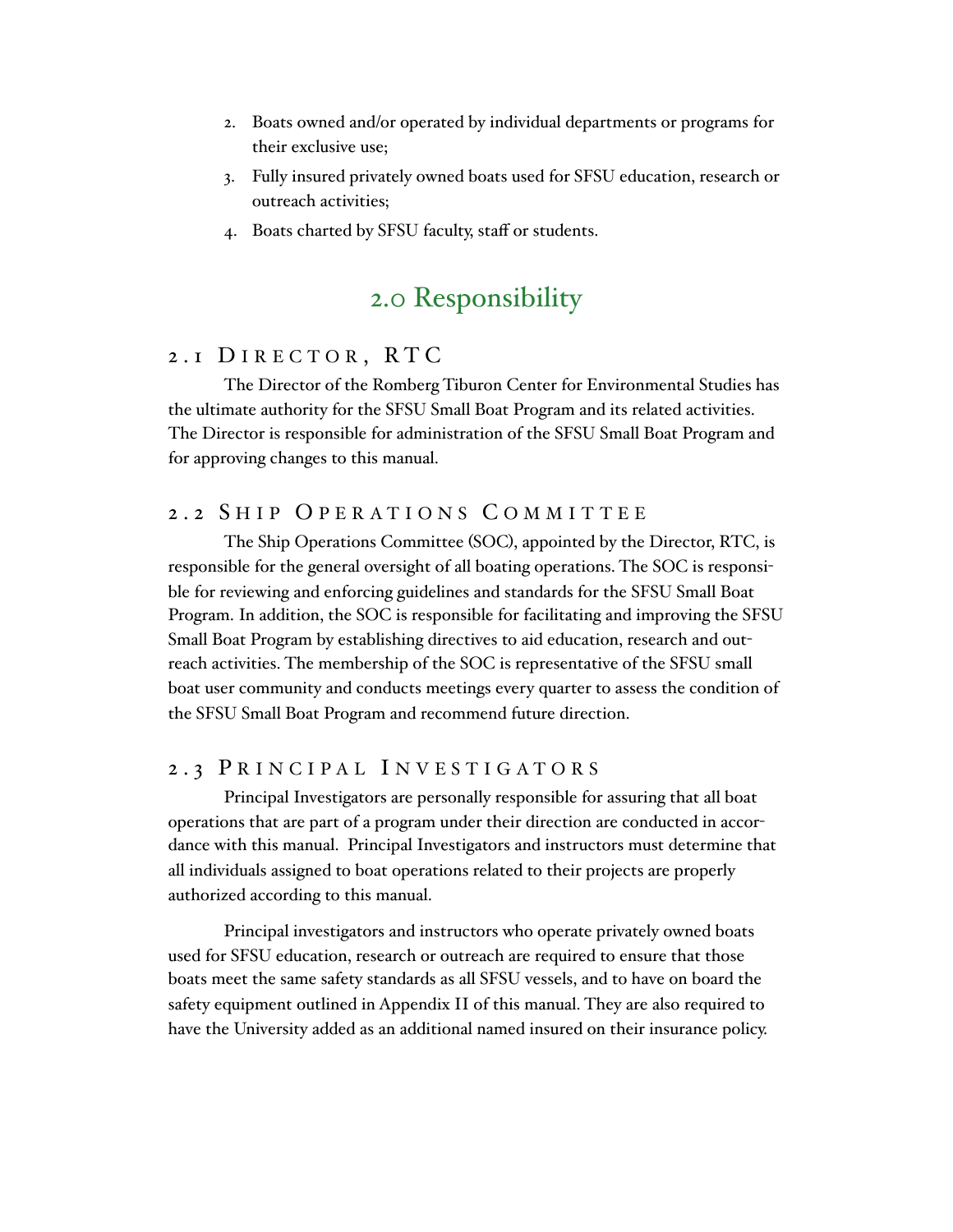### <span id="page-4-0"></span>2 . 4 M A R I N E S U P E R I N T E N D E N T

The Marine Superintendent is responsible to the Director, RTC and to the SOC for the conduct of the SFSU Small Boat Program. Operational authority for the SFSU Small Boat Program, including certification of operators, approval of boat requests and float plans, maintenance of boats, and ensuring compliance with this manual by all operators of SFSU boats rests with the Marine Superintendent.

The Marine Superintendent shall suspend boating operations that are considered unsafe. The Marine Superintendent will ensure that all boats are in full compliance with U.S. Coast Guard requirements, with respect to equipment and safety procedures.

The Marine Superintendent in conjunction with the SOC are responsible for developing procedures to be used by SFSU students and staff who wish to charter a non-institutional boat. The procedures must be consistent with this manual. Prior to signing a charter agreement for operations in U.S. waters, the boat must be inspected for compliance with USCG standards and the standards outlined in this manual. Boats operated by SFSU personnel that are not owned by SFSU will be inspected not less than yearly with respect to safety equipment. The Marine Superintendent or designated representative may carry out these safety inspections.

#### <span id="page-4-1"></span>2 . 5 C O G N I Z A N T P E R S O N

In order to insure the safety of boat operators and crew, it is imperative that a responsible "cognizant person" be identified prior to departing on any SFSU sanctioned boat excursion. The authorized SFSU small boat boat operator is responsible for identifying a cognizant person and for providing information in a float plan on how that person can be contacted. The responsible cognizant person will at a minimum:

- 1. Know the intended area(s) of operation and intended travel route;
- 2. Know the intended time of departure and return;
- 3. Remain available to receive notification until the boat and crew have returned safely.

### <span id="page-4-2"></span>2 . 6 B O A T O P E R A T O R

Only persons who have been authorized as SFSU Small Boat Operators may operate small boats under SFSU auspices, whether or not the boat is owned by SFSU. The designated boat operator is responsible for all aspects of boating operations, regardless of any senior personnel present in the boat. These responsibilities include, but are not limited to: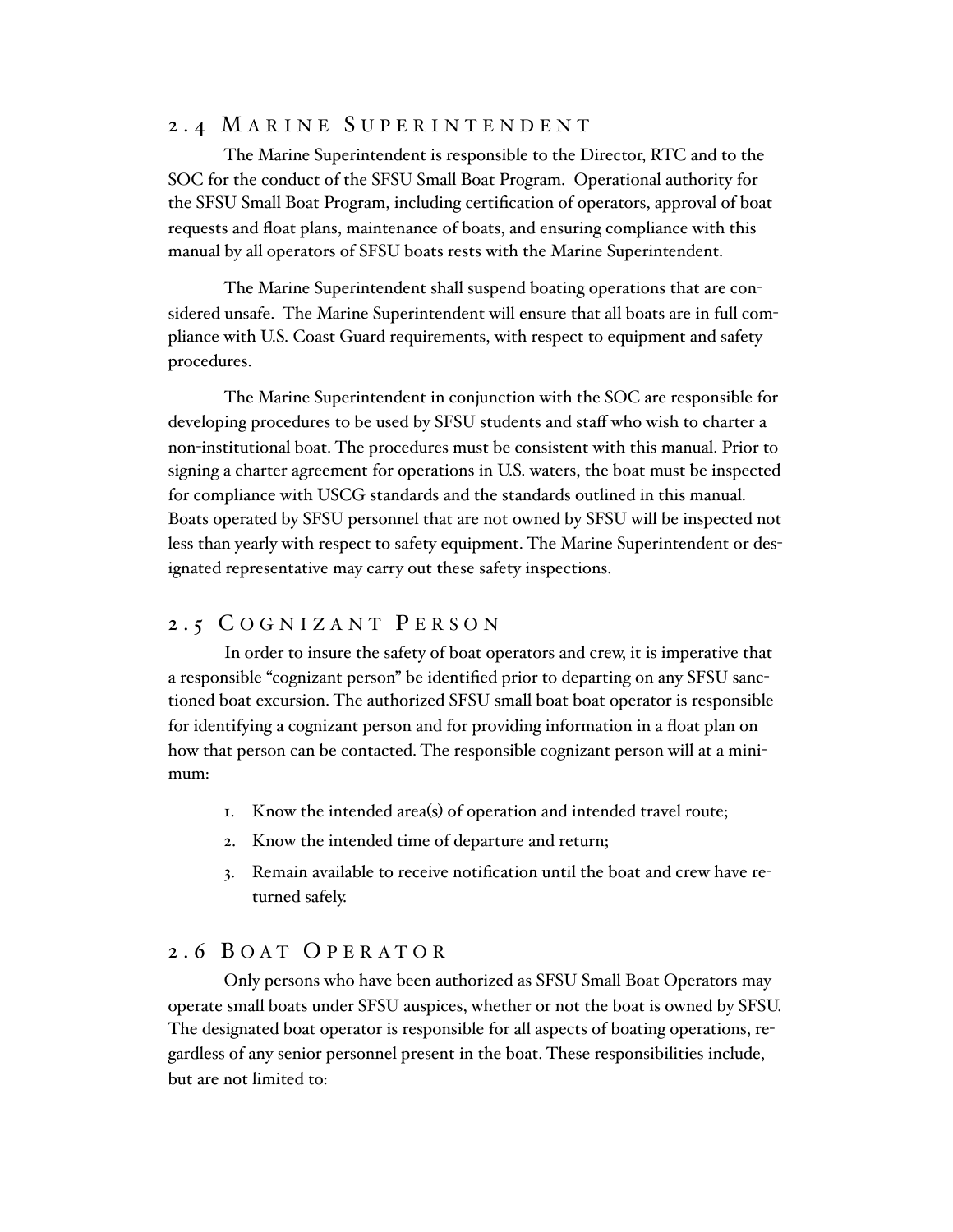- 1. Safe transport of the vessel to and from the launch site, if applicable;
- 2. The safe navigation of the vessel to and from the site(s) of operation;
- 3. The safe operation of all equipment, either in the collection of data, or the handling of the vessel;
- 4. Insuring that all required operational and safety equipment is on board before getting underway and that it is properly cleaned and stowed upon return.

Failure to comply with provisions of the SFSU Small Boat Manual may be cause for the revocation or restriction of the operator's authorization. However, any operator may deviate from the requirements of this manual to the extent necessary to prevent or minimize a situation that is likely to cause death, serious physical harm, or major environmental damage. A written report of such actions must be submitted within 24-hours to the Marine Superintendent explaining the circumstances and justifications.

## <span id="page-5-0"></span>3.0 Administrative Procedures

#### <span id="page-5-1"></span>3 . 1 G E N E R A L

The regulations in this manual must be observed wherever small boat operations are carried out under the auspices of SFSU. All operators must follow the provisions of the manual and all equipment used must conform to U.S. Coast Guard requirements.

#### <span id="page-5-2"></span>3 . 2 A U T H O R I Z A T I O N

To become an authorized SFSU small boat operator, one must demonstrate proficiency in safe boat handling and operations, knowledge of the "rules of the road", familiarity with the operation of safety equipment and understanding of the SFSU Small Boat Program outlined in this manual. To satisfy these requirements all operators must demonstrate to the Marine Superintendent or his/her designee, proficiency in the above requirements by means the following:

- 1. Be of at least 18 years of age;
- 2. Submit to the SFSU Office of Marine Operations proof of a completed course on boating safety (see Appendix III for a list of approved courses);
- 3. Submit to the SFSU Office of Marine Operations proof of current certification in Cardio-Pulmonary Resuscitation and Basic First Aid;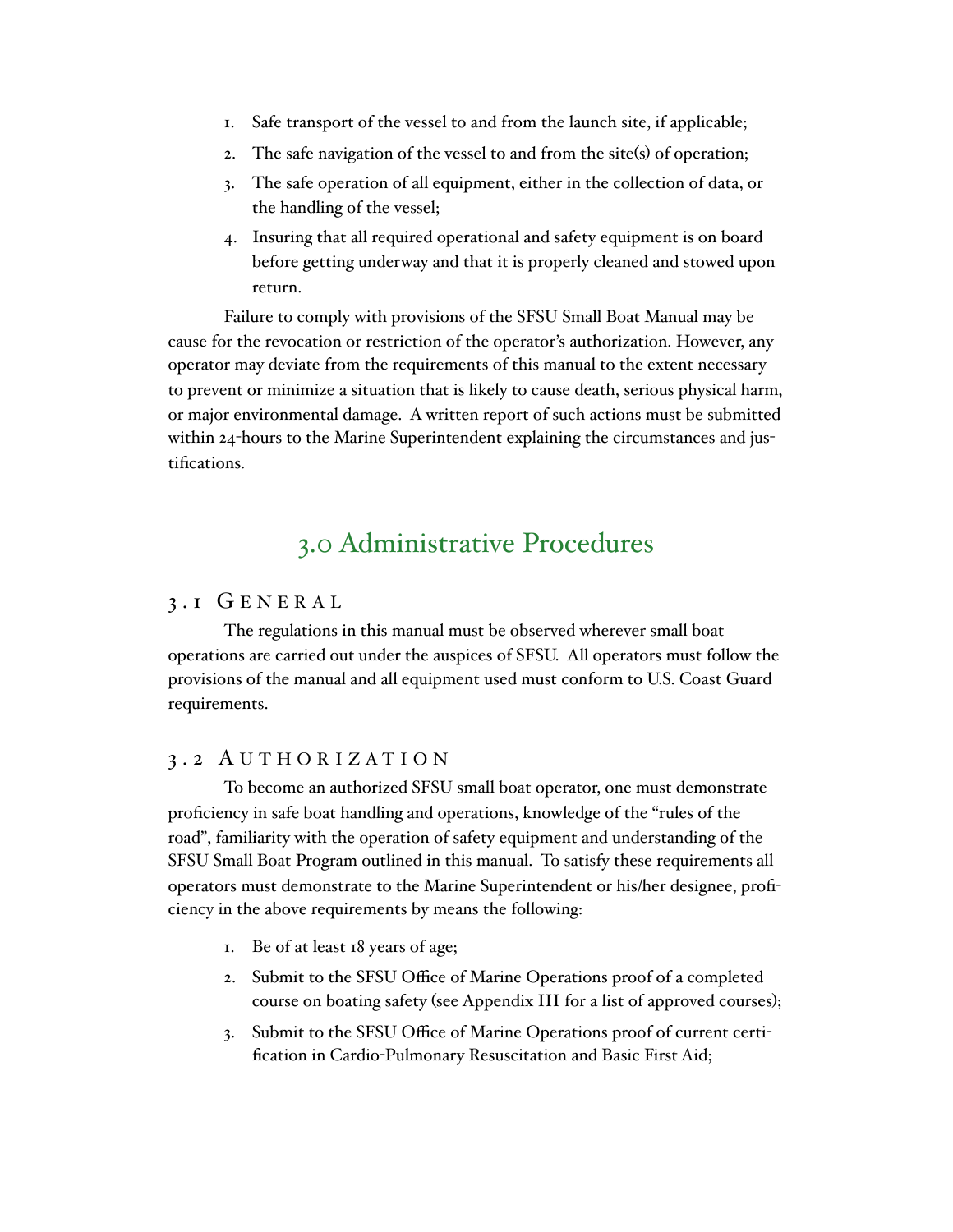- 4. Submit to the SFSU Office of Marine Operations proof of completion of the SFSU course on Defensive Driving;
- 5. Sign a Liability Waiver/Indemnity Agreement as provided by the SFSU Office of Marine Operations;
- 6. Submit a Statement of Boating Experience to the SFSU Office of Marine Operations;
- 7. To the satisfaction of the SFSU Office of Marine Operations, demonstrate safe small boat handling skills and systems familiarization in the craft to be utilized by the operator as outlined in Appendix IV and in the Small Boat Operators Evaluation (Record Forms, Appendix V).

The Marine Superintendent has the authority to give limited authorizations to SFSU personnel that restrict operators to use of certain boats and/or in certain waters. Offshore operation (15 nautical miles from land or greater) and/or operation of vessels greater than 30' require a captains license and is not authorized.

### <span id="page-6-0"></span>3 . 3 R E - A U T H O R I Z A T I O N

If a small boat operator's authorization is revoked, they may be re-qualified after the operator complies with such conditions as the Marine Superintendent may impose. The small boat operator shall be given the opportunity to present his/her case to the Director, RTC and the Marine Superintendent before conditions for reauthorization are stipulated.

## <span id="page-6-1"></span>3 . 4 T R A I L E R I N G

To become qualified to tow a boat and/or trailer, the operator must demonstrate to the Marine Superintendent (or his/her assigned designee) the proper procedures for towing the boat and trailer over the road and have submitted proof of completion of the SFSU course on Defensive Driving.

### <span id="page-6-2"></span>3 . 5 R E C O R D K E E P I N G

The SFSU Office of Marine Operations is responsible for maintaining electronic and/or printed records of vessel operations including:

- 1. Current list of authorized SFSU Small Boat Operators;
- 2. Small boat maintenance reports and annual safety inspections;
- 3. Trailer maintenance reports and annual safety inspections;
- 4. Float plans;
- 5. Vessel logs;
- 6. Small boat equipment checklist;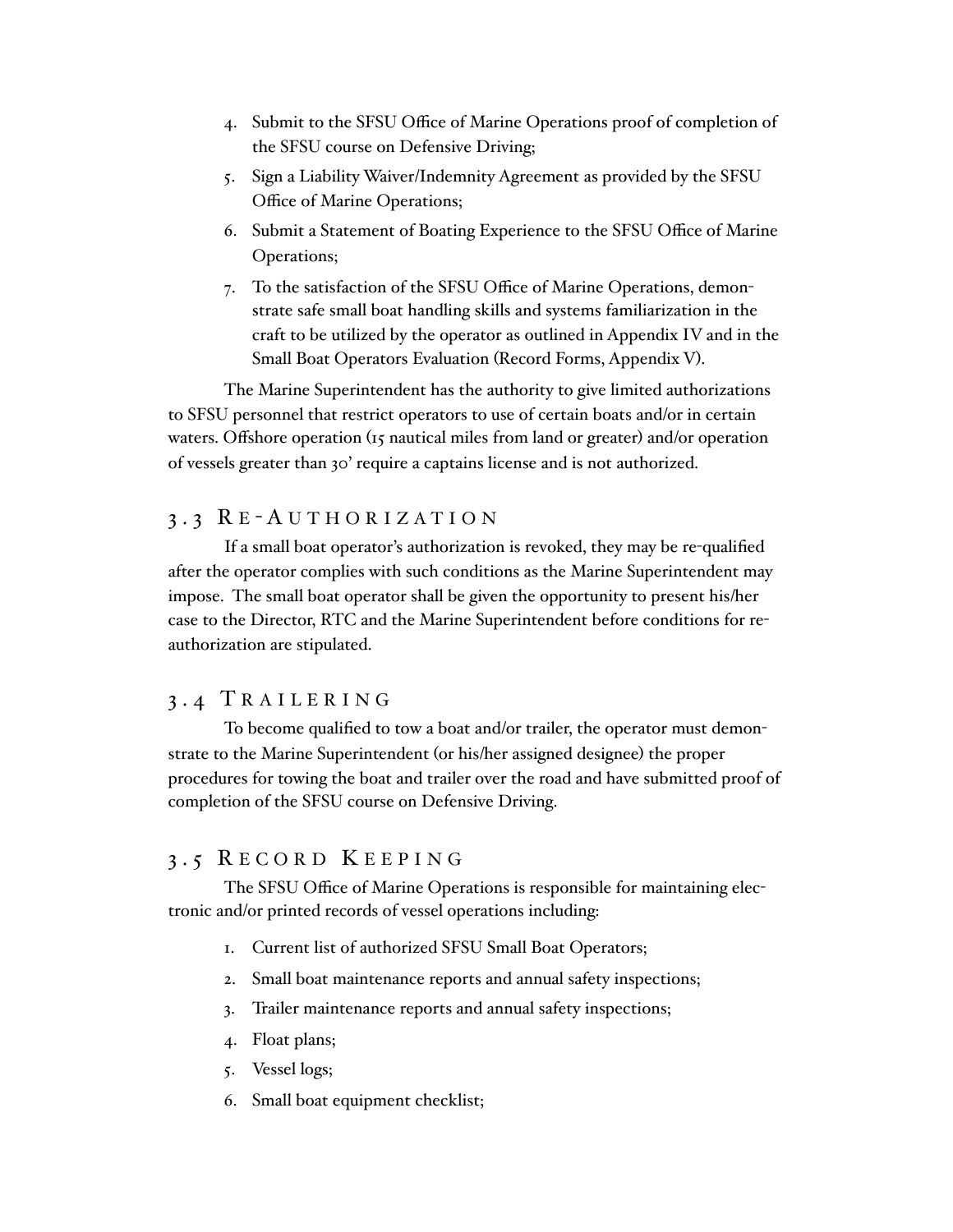- 7. Accident reports;
- 8. Damage reports.

Appendix V lists record forms currently in use by the SFSU Office of Marine Operations. Inspection of records is available by contacting the SFSU Office of Marine Operations.

## *Boat Reservations & Float Plan*

The reservation of any SFSU small boat is open to all authorized SFSU Small Boat Operators on a first come, first served basis. Vessel requests must be submitted 24 hours in advance of departure and are subject to approval based on vessel available, areas of operation and environmental conditions. To ensure reservation of a small boat, the request must be submitted by using the RTC/SFSU vessel request form, which can be fount online at

[http://rtc.sfsu.edu/marine\\_ops/vrf/vessel\\_request\\_form.htm.](http://rtc.sfsu.edu/marine_ops/vrf/vessel_request_form.htm) Verbal or email requests are not guaranteed until the vessel use has been approved by the Marine Superintendent and the vessel has been scheduled on the SFSU/RTC web calendar (<http://rtc.sfsu.edu:8080/quest>). Contact the SFSU Office of Marine Operations for password-protected access to the vessel calendar.

All vessel requests must be accompanied by a float plan regardless of the duration or scope of the operation. The float plan is integrated into the vessel request web form. The minimum requirements of a float plan are:

- 1. The boat requested;
- 2. Planned date, time and place of departure;
- 3. Planned date, time and place of return;
- 4. Area(s) of operation;
- 5. Name of operator(s), passenger(s) and Principal Investigator;
- 6. Name and contact information (phone and email address) of cognizant person(s);
- 7. Communications contacts (cell phone, VFH radio channel, etc.);
- 8. Summary of work to be accomplished;
- 9. Summary of equipment to be deployed or retrieved;
- 10. Notification of SCUBA diving planned;
- 11. Acknowledgment of liability.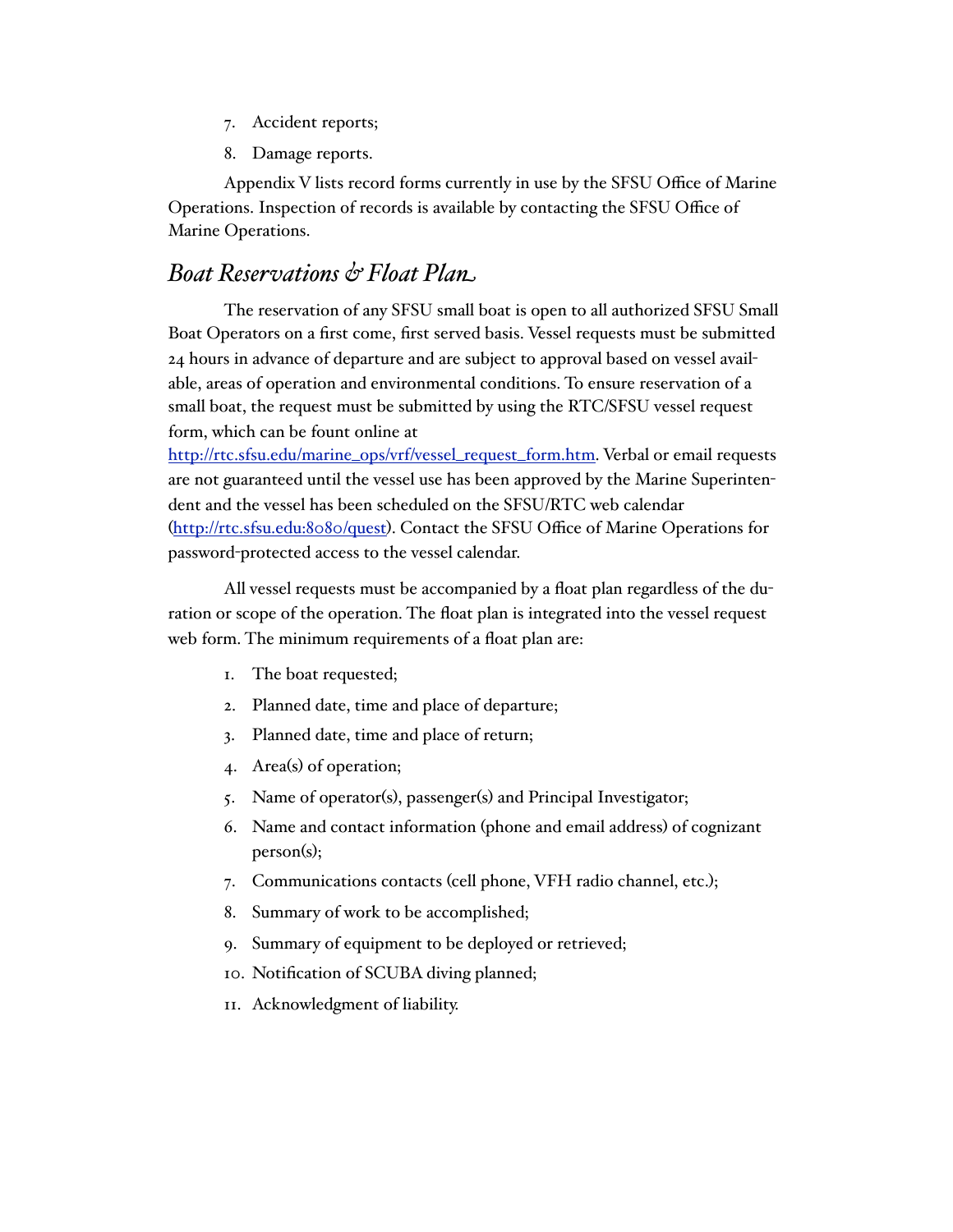## *Sma# Boat Equipment Checklist*

The small boat equipment checklist is is to be filled out by the authorized small boat operator prior to departure. This form prompts the operator to check the working condition of the vessels electrical and mechanical systems and required safety equipment. The form should travel with the operator during vessel use, then be submitted to the Office of Marine Operations upon return. Use this form to document any damage or equipment malfunction to the vessel that was noted during use. It is the sole responsibility of the operator to report any condition of equipment on a vessel that deviates from normal or can be considered unsafe by documenting this condition on the small boat equipment checklist and notifying the Marine Superintendent.

### *Accident Reports*

All boating accidents must be reported to the Marine Superintendent within 24 hours of the incident. Accident forms are available in the SFSU Department of Marine Operations. The Marine Superintendent will circulate this report to the Director, RTC and to the SFSU Department of Environmental Health and Safety. The Marine Superintendent shall investigate and document the accident and related personal injury and/or property damage and prepare a report for the Director, RTC and SFSU Department of Environmental Health and Safety.

#### <span id="page-8-0"></span>3 . 6 C O M M U N I C A T I O N S

During vessel operation. scheduled communications by VHF radio and/or cellular phone must be maintained with the cognizant person recognized in the float plan, SFSU Marine Superintendent or agreed upon alternate. To initiate any change in the schedule that was submitted with the float plan, the Marine Superintendent (or assigned alternate) must be notified and changes confirmed as soon as possible. If the boat operator is unable to notify the cognizant person, Marine Superintendent or designated alternate, the float plan must be adhered to within the scope of maintaining the safety of the crew and vessel.

Failure to maintain scheduled communications may cause initiation of U.S. Coast Guard search and rescue procedures. Failure to follow communication procedures may be cause for suspension or revocation authorization to operate small boats.

#### <span id="page-8-1"></span>3 . 7 W E A T H E R

Use of any boat is always contingent upon weather conditions. Responsibility for monitoring weather conditions prior to departure and during operations resides with the operator. When small craft advisories are issued by the National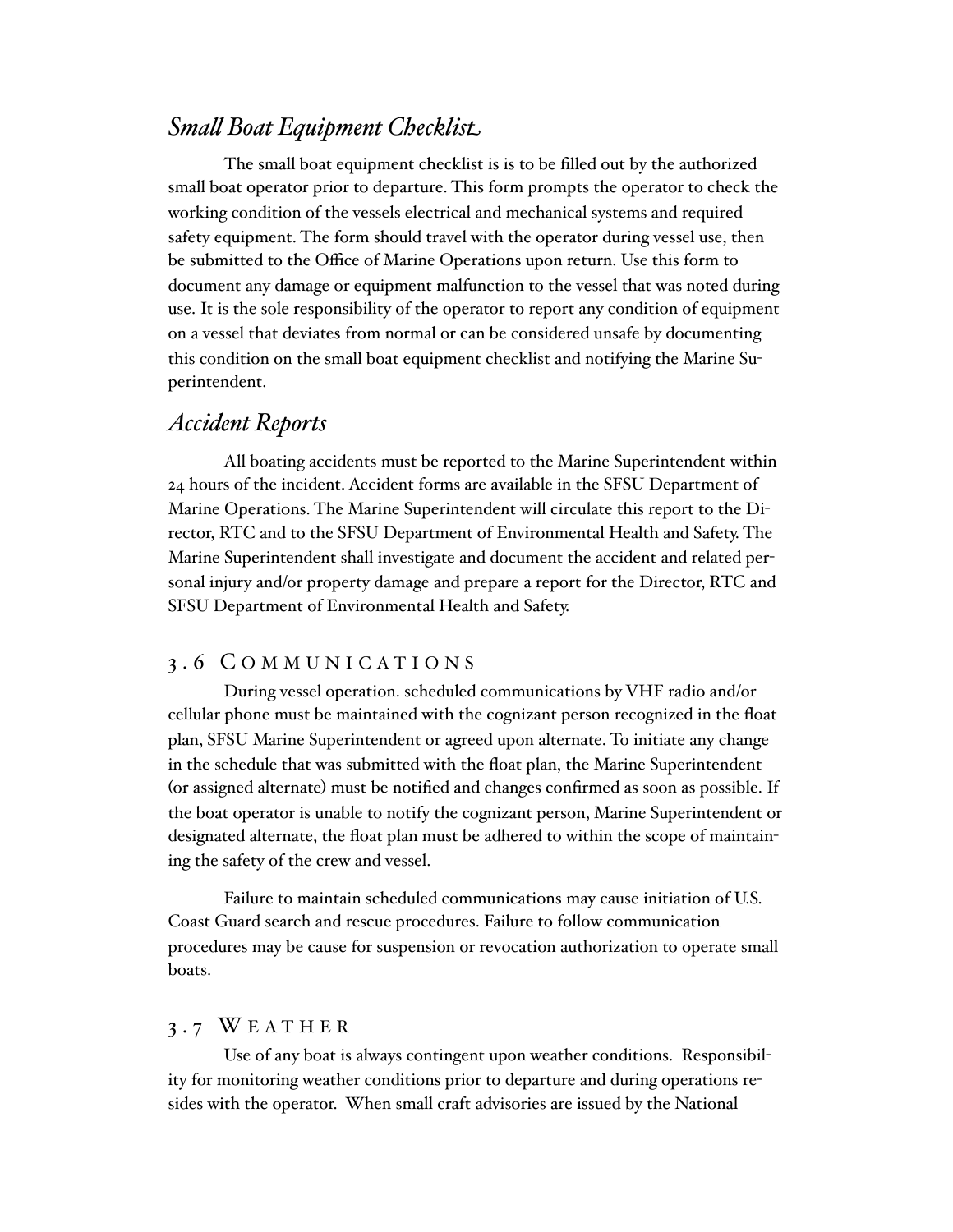Weather Service for the waters of a planned operation, the crew of a vessel that is scheduled for operations within that area shall consider postponing the cruise until more favorable conditions prevail. Special permission to operate may be requested from the Boating Safety Officer or the Vessel Operations Manager.

## <span id="page-9-0"></span>3 . 8 S C U B A D I V I N G

Any persons scuba diving from a SFSU boat are required to observe the provisions of the SFSU Diving Safety Manual

([http://rtc.sfsu.edu/dive/diving\\_program.htm](http://rtc.sfsu.edu/dive/diving_program.htm)). Diving by students, staff, and faculty of the university or with SFSU equipment as a necessary part of their research or occupation, and by other authorized divers under the supervision of the SFSU Scientific Dive Program as a necessary part of research, and any diving on UCD property constitutes diving under SFSU auspices.

The SFSU Diving Control Board (DCB) must approve all dive plans. The designated lead diver will be in charge of all diving operations. An SFSU authorized small boat operator remaining on board is required for dives deeper than 30 meters (99') in local waters.

## <span id="page-9-1"></span>3 . 9 S A F E T Y C H E C K S *Prior to Departure*

Prior to departure, the authorized SFSU small boat operator will ensure the following steps are followed:

- 1. A cognizant person has been identified in the float plan and that person can be reached during the intended hours of operation;
- 2. Obtain a small boat equipment form from the SFSU Office of Marine Operations and complete all portions pertaining to pre-departure checks;
- 3. Equip the vessel with a water proof safety kit (Pelican case) designated for each vessel and verify the kits contents match the itemized list on the cover of the kit;
- 4. Perform a functional inspection of the boat, electrical and mechanical systems;
- 5. Assess the current and predicted environmental risks pertaining to weather conditions, tides, and remaining daylight;
- 6. Ensure the vessel is properly loaded and stable by verifying the total capacity of equipment and personnel does not exceed the maximum weight certification on the vessel safety plate;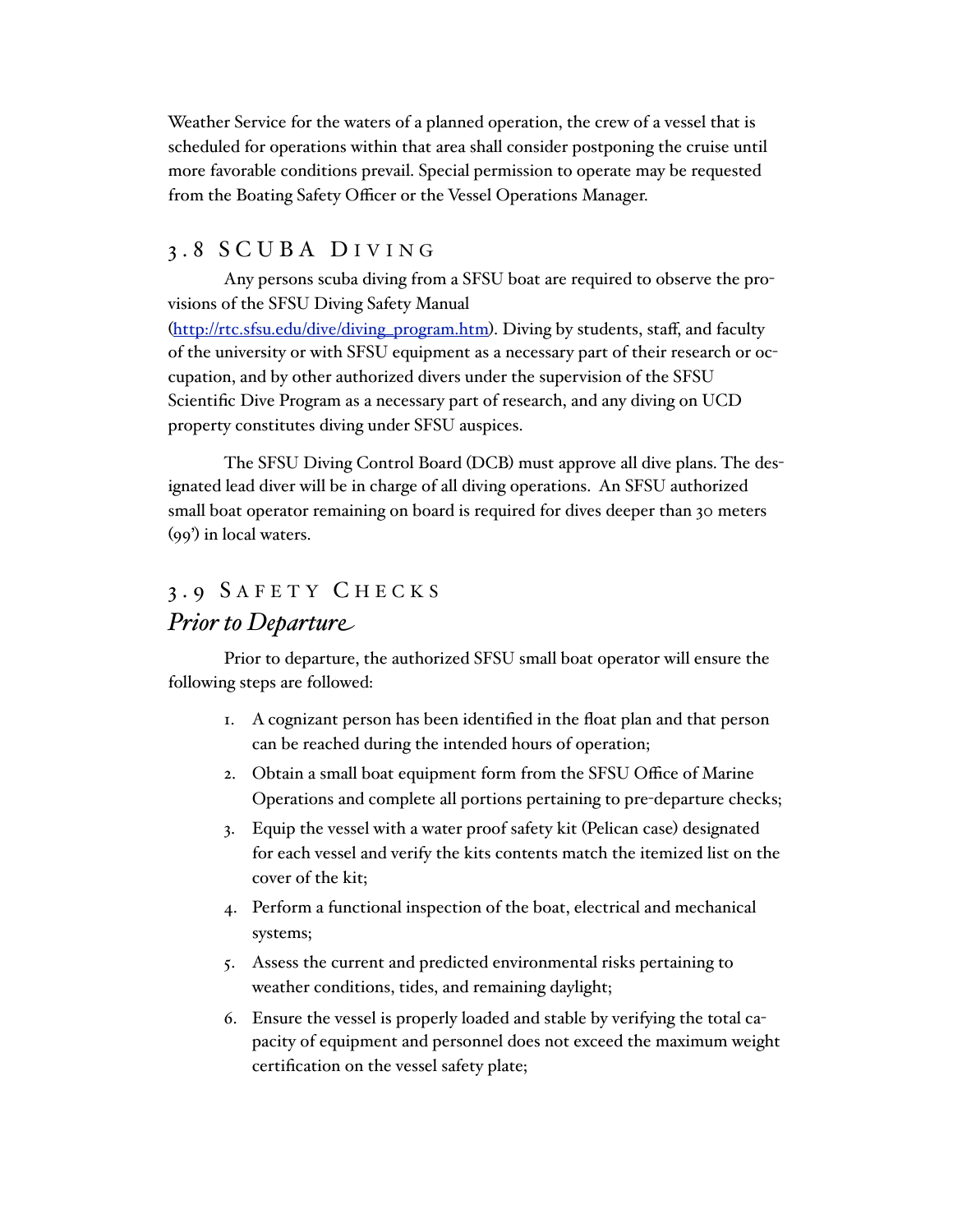7. Ensure that all passengers understand the location of safety equipment, can can carry out emergency procedures for crew overboard, fire, abandonment and methods of seeking assistance.

## *A&er Return*

Upon return, the authorized SFSU Small Boat Operator will ensue the following steps are followed:

- 1. Thoroughly clean the vessel and leave all equipment in the same condition as when it was received. Stow safety equipment, Pelican case and lines in their proper areas;
- 2. Complete the small boat equipment form and leave a copy in the Office of Marine Operations;
- 3. Within 24 hours after arrival, inform the SFSU Marine Superintendent of any equipment problems or damage that has occurred during the cruise.

## <span id="page-10-0"></span>4.0 Operational Procedures

### <span id="page-10-1"></span>4 . 1 B O A T S A N D E Q U I P M E N T

All vessels and equipment used by authorized SFSU Small Boat Operators in US waters, regardless of ownership, will conform to U.S. Coast Guard requirements and to the standards set forth in this manual.

#### <span id="page-10-2"></span>4 . 2 S T A B I L I T Y

All motorboats used by authorized SFSU personnel should have an installed data plate that designates the number of people and weight capacity according to the manufacturer's specifications. It is the responsibility of the operator to stay within these limits and to have all weight evenly distributed so that the boat will trim properly. If the manufacturer's specifications have been altered, or if a platform was designed and constructed for specific research, the trim and stability modifications may be comprised. It is the responsibility of the Principal Investigator to verify the stability of any modification to the marine Superintendent.

### <span id="page-10-3"></span>4 . 3 E Q U I P M E N T

The operator shall be familiar with the operation of the equipment and shall inspect all emergency equipment prior to departure. The operator and/or crewmember shall notify the marine Superintendent of any malfunctioning equipment used during their operation.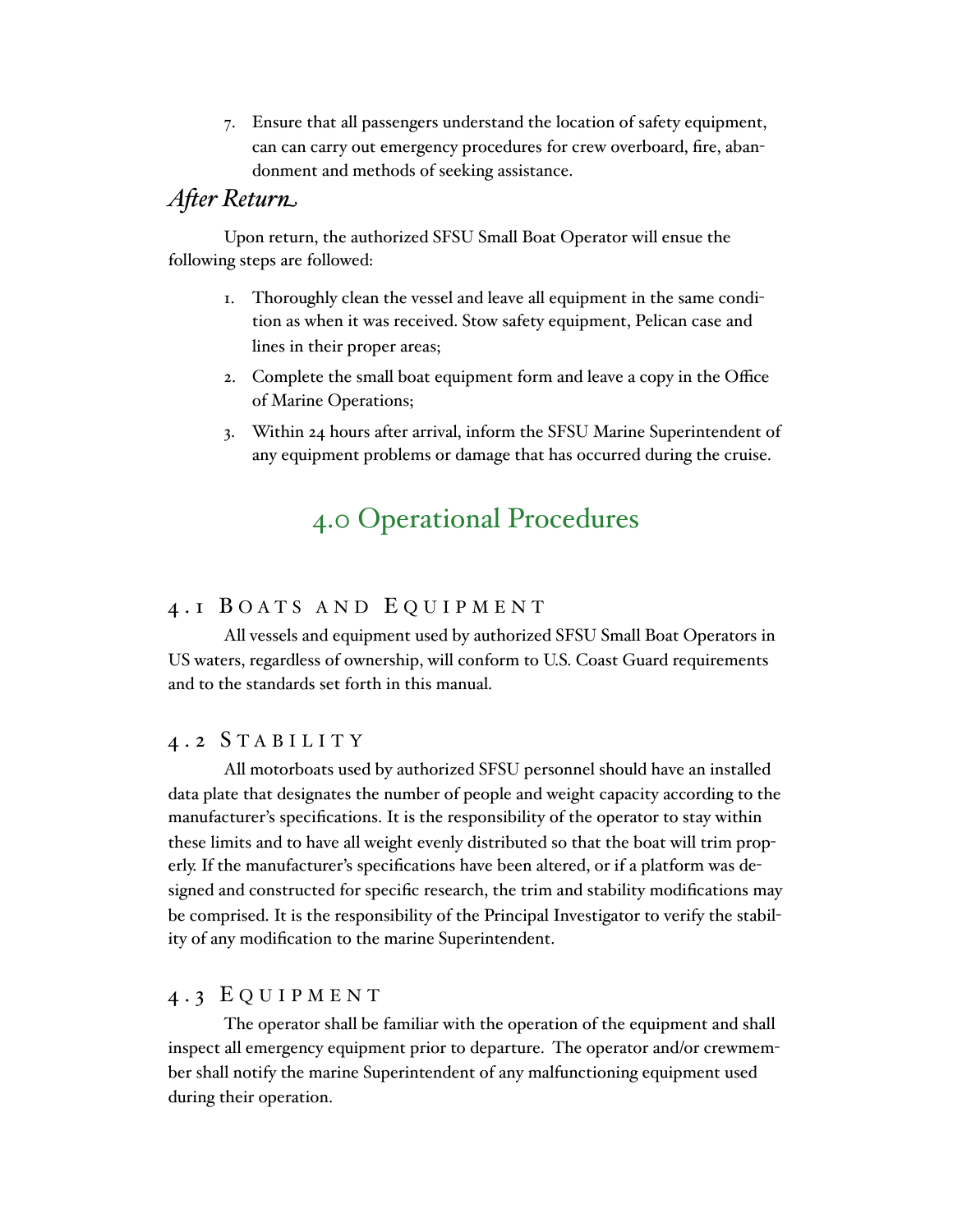It is the responsibility of the authorized SFSU Small Boat Operator and/or Principal Investigator(s) to replace or renew any equipment lost or damaged as a result of negligence or misuse by the operator. In the event of a disagreement as to responsibility for lost or damaged equipment, the Director, RTC will review the case and assign responsibility for replacing it.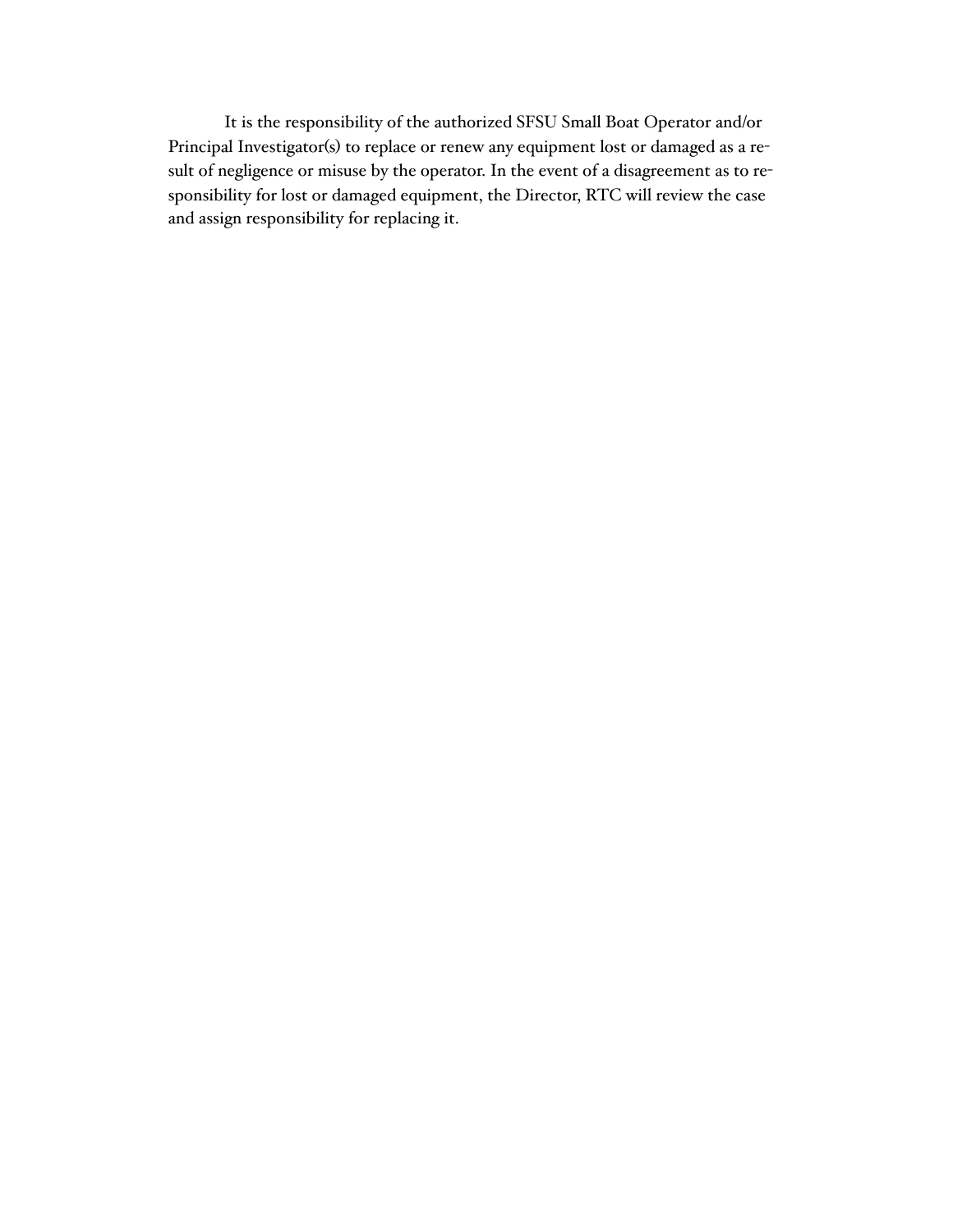## APPENDIX I LIST OF VESSELS

| VESSEL NAME          | SIZE/CAPACITY   | USE                                    |
|----------------------|-----------------|----------------------------------------|
| Klamath              | $107/4$ Persons | Protected bays and creeks.             |
| <b>Boston Whaler</b> | $15'/5$ Persons | Protected bays and shal-<br>low water. |
| <b>Boston Whaler</b> | $19'/6$ Persons | Semi-protected bays.                   |
| Twin Vee             | $2I'/8$ Persons | Open bays and long transit<br>areas.   |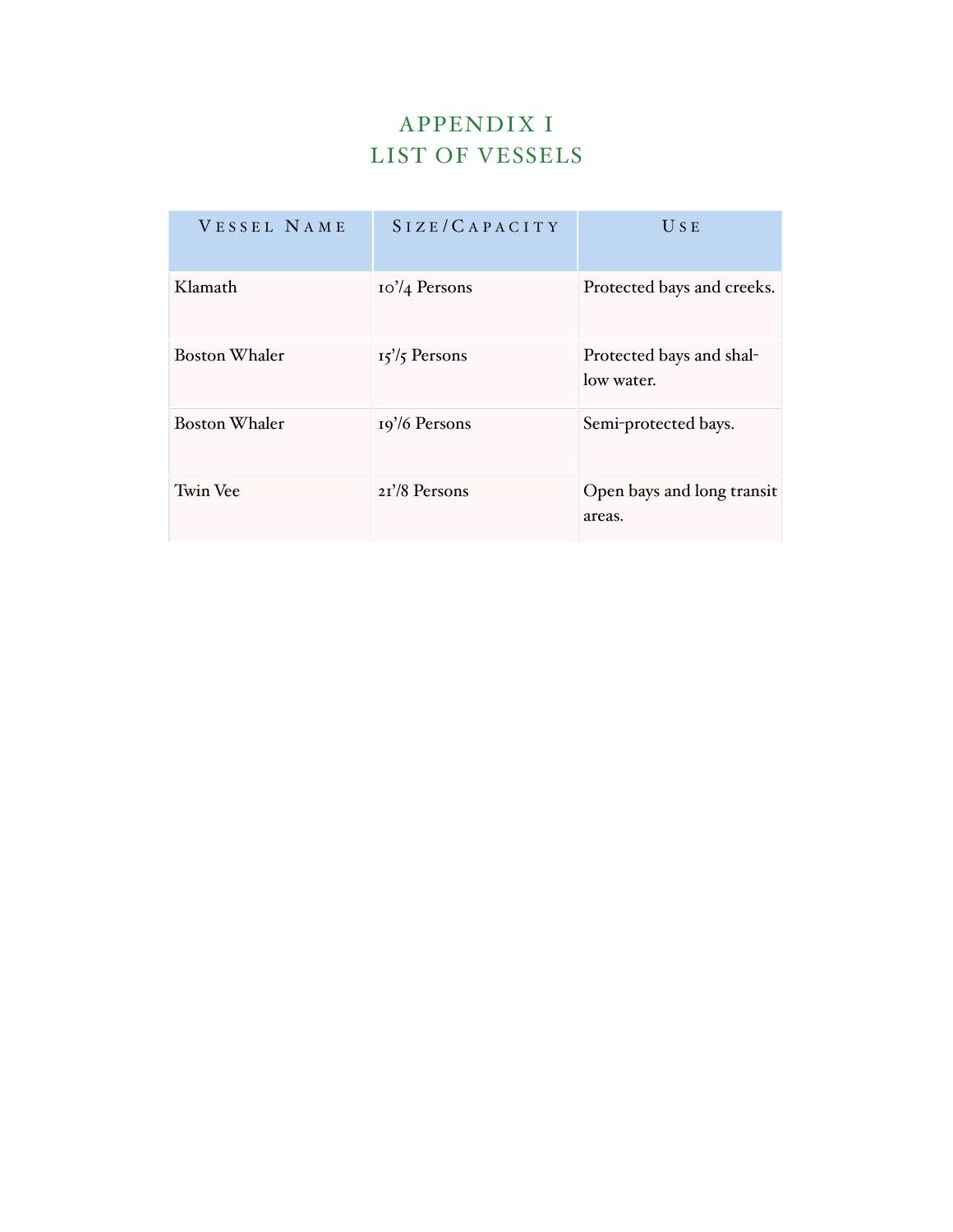## APPENDIX II REQUIRED SAFETY EQUIPMENT

SFSU Boats operating in coastal waters shall carry at least the following equipment:

- One VHF radio (cellular phone recommended)
- Ons class I, II or III PFD for every person on board
- One "throwable" PFD with at least 50' of line
- Fire extinguisher on all motorboats with all open spaces under decking
- Anchor and rode with ground tackle
- "Pelican case" (includes first aid supplies, mobile VHF radio and batteries, visual distress signals (VDSs), spare tools, audible signaling device, Flashlight
- Alternate means of propulsion (paddles or kicker engine)
- Bilge pump and/or bailer & bailing bucket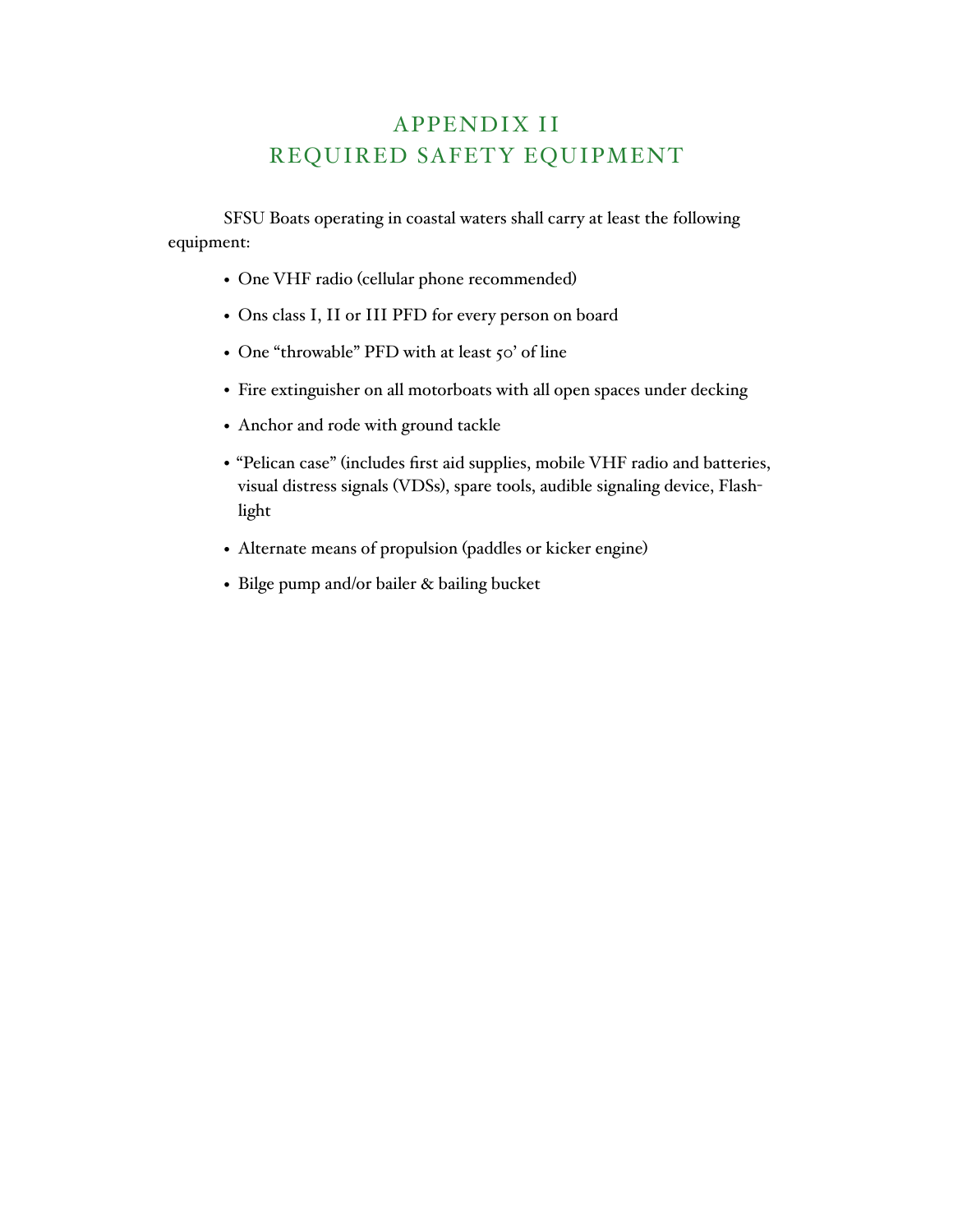## APPENDIX III LIST OF SMALL BOAT SAFETY COURSES

## *Online*

### Boat Safe (recommended)

This Basic Boating Safety course is approved by the National Association of State Boating Law Administrators (NASBLA) and recognized as acceptable to the United States Coast Guard Recreational Boating Program. Most insurance companies give marine insurance discounts to persons successfully completing a NASBLA approved course.

This course covers basic boating safety concepts that you need to know if you intend to participate in water sport activities. It has been designed by marine educators to provide information to people who might not otherwise have the opportunity to receive it. You can progress at your own pace and on your own time schedule.

[http://www.boatingbasicsonline.com/course/boating/indexa.php?new\\_state=CA](http://www.boatingbasicsonline.com/course/boating/indexa.php?new_state=CA)

#### California Online Boating Safety Class and Boater Exam

This online boater safety course is approved by the California Dept. of Boating & Waterways. You can complete the course for boater safety certification to satisfy court-ordered mandatory boater education required by California law when a boater is convicted of a moving violation.

http://www.boat-[ed.com/ca/ca\\_internet.htm](http://www.boat-ed.com/ca/ca_internet.htm)

## *Print*

### The California Boating Safety Course (recommended)

Produced and copyrighted by the Department, this correspondence course allows boaters to study at home at their own pace and covers state and federal boating law, rules of the road, boat handling, required equipment, navigational aids, accident reporting, and special topics.

Approved by the National Association of State Boating Law Administrators and recognized by the U.S. Coast Guard, this course includes an optional exam with two answer sheets. The exam consists of 50 questions. Once completed, the answer sheet can be forwarded to the Department for grading. Those who successfully com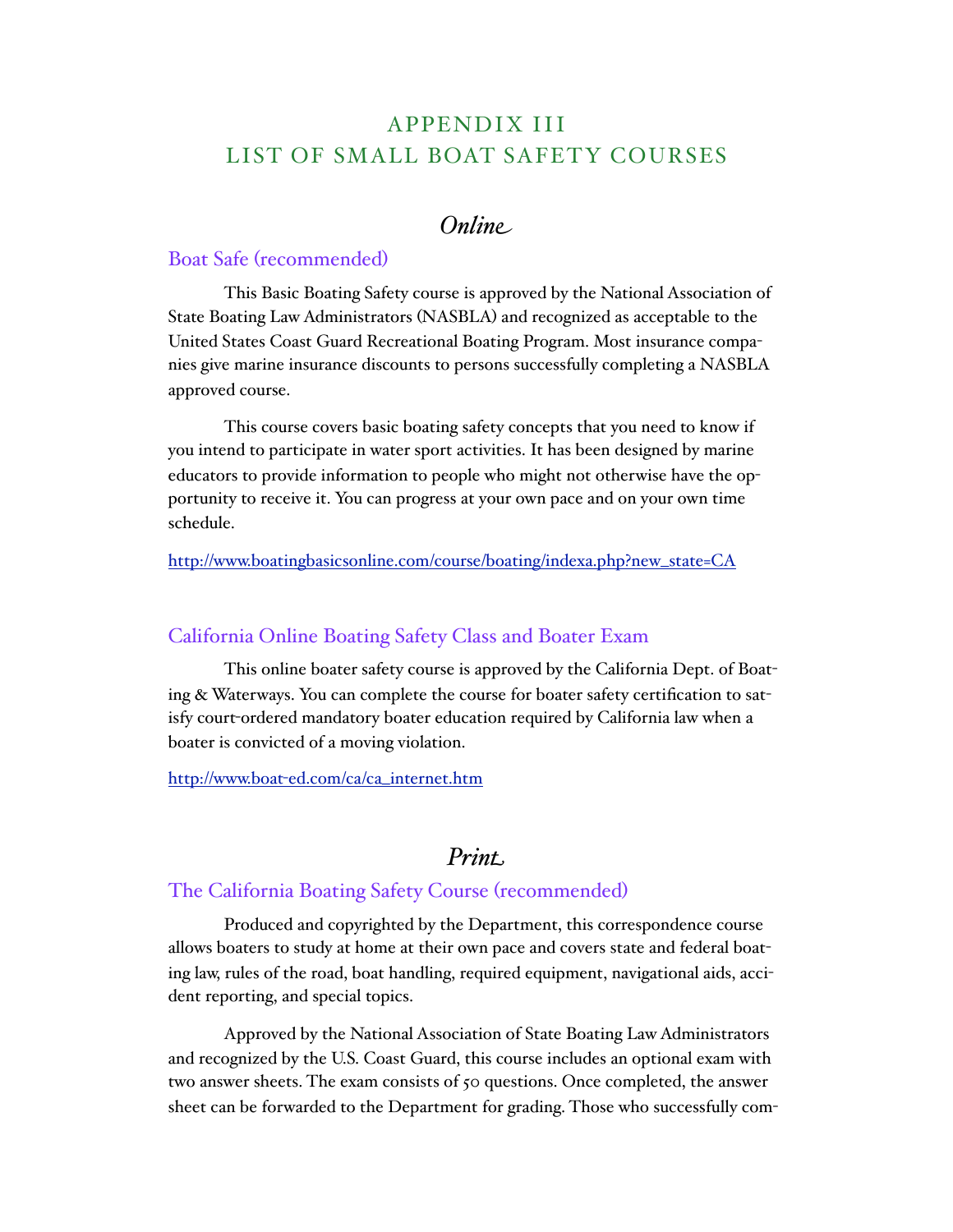plete the course are awarded Certificates of Completion which are recognized by many insurance companies for discounts on boat insurance policies.

<http://www.dbw.ca.gov/onlineorder/onlineorder.asp>

## *CD ROM*

#### Maritime Smarts

Officially recognized by the United States Coast Guard and approved by the National Association of State Boating Law Administrators! Smart Boating is the definitive professionals guide for the average boater!

This course is overloaded with lessons learned from over 25 years of licensed marine experience brought to you in one video based course and presented in 8 CD-ROM's for use on your computer. Smart Boating will take you from basic boating to the intermediate level with over 250 menu items, plus complete explanations for all right and wrong answers to over 290 engaging, interactive questions. There's no reason to worry about missing a class or interrupting a lesson since full progress tracking allows you to leave and return at your convenience. It even provides an approved Certificate of Completion for insurance premium discounts and/or State Certification.

<http://www.maritimesmarts.com/course.htm>

## *Practical*

## Motorboat Operator Certification Course (recommended)

This course gives participants the training required to permit operation of Service-owned watercraft. It reviews minimum requirements for safe operation of motorboats and includes a review of legal requirements, preparations, navigation, operations, emergency procedures, rescue, self rescue, trailering, fire suppression and basic seamanship. The course includes both classroom and on-the-water instruction. There is an on-the-water practical exam during which the student must demonstrate certain skills to pass as well as a written exam with a passing grade of 70 required.

[http://training.fws.gov/bart/mo\\_icc.html](http://training.fws.gov/bart/mo_icc.html)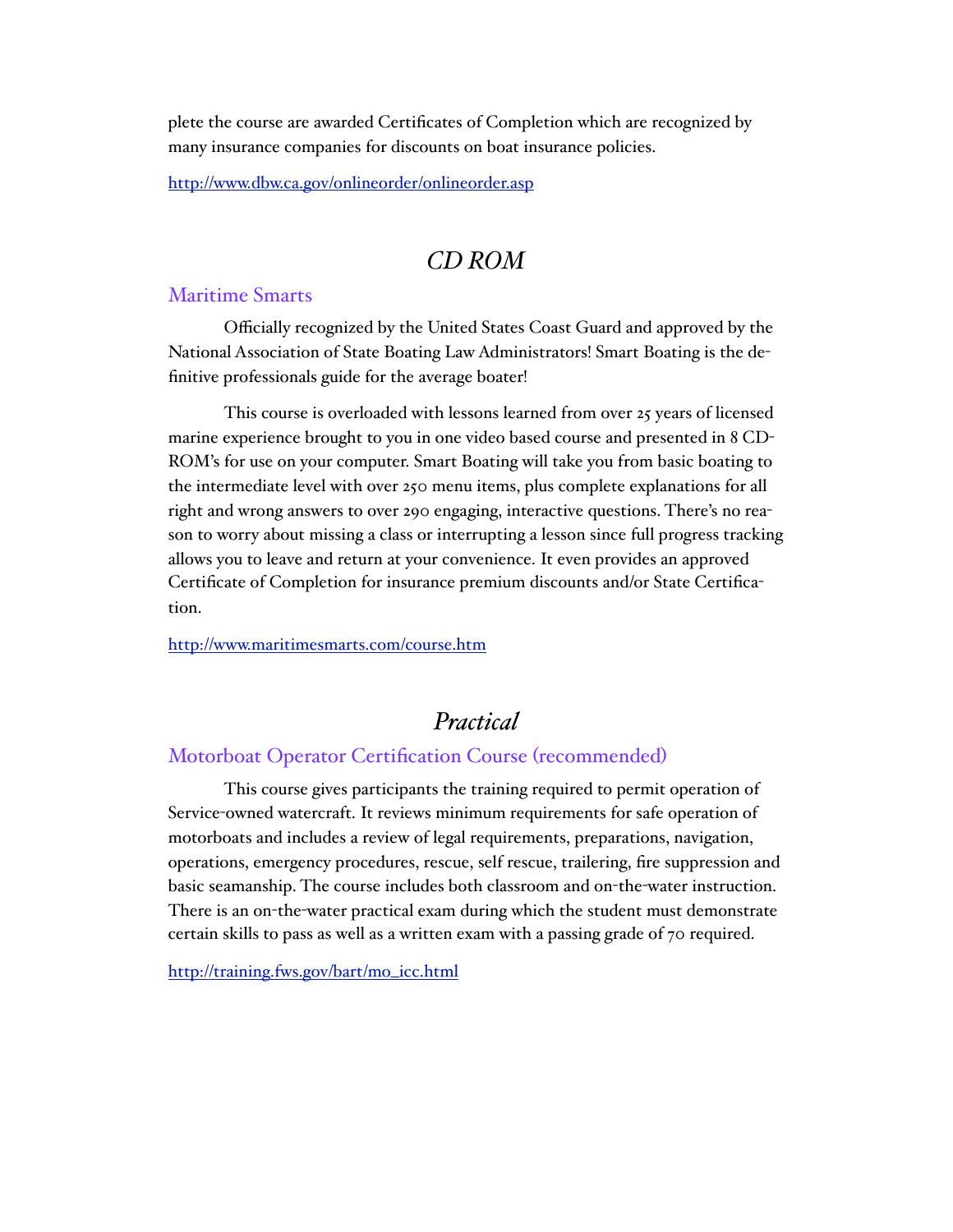## APPENDIX IV SMALL BOAT TRAINING GUIDELINES

TBD